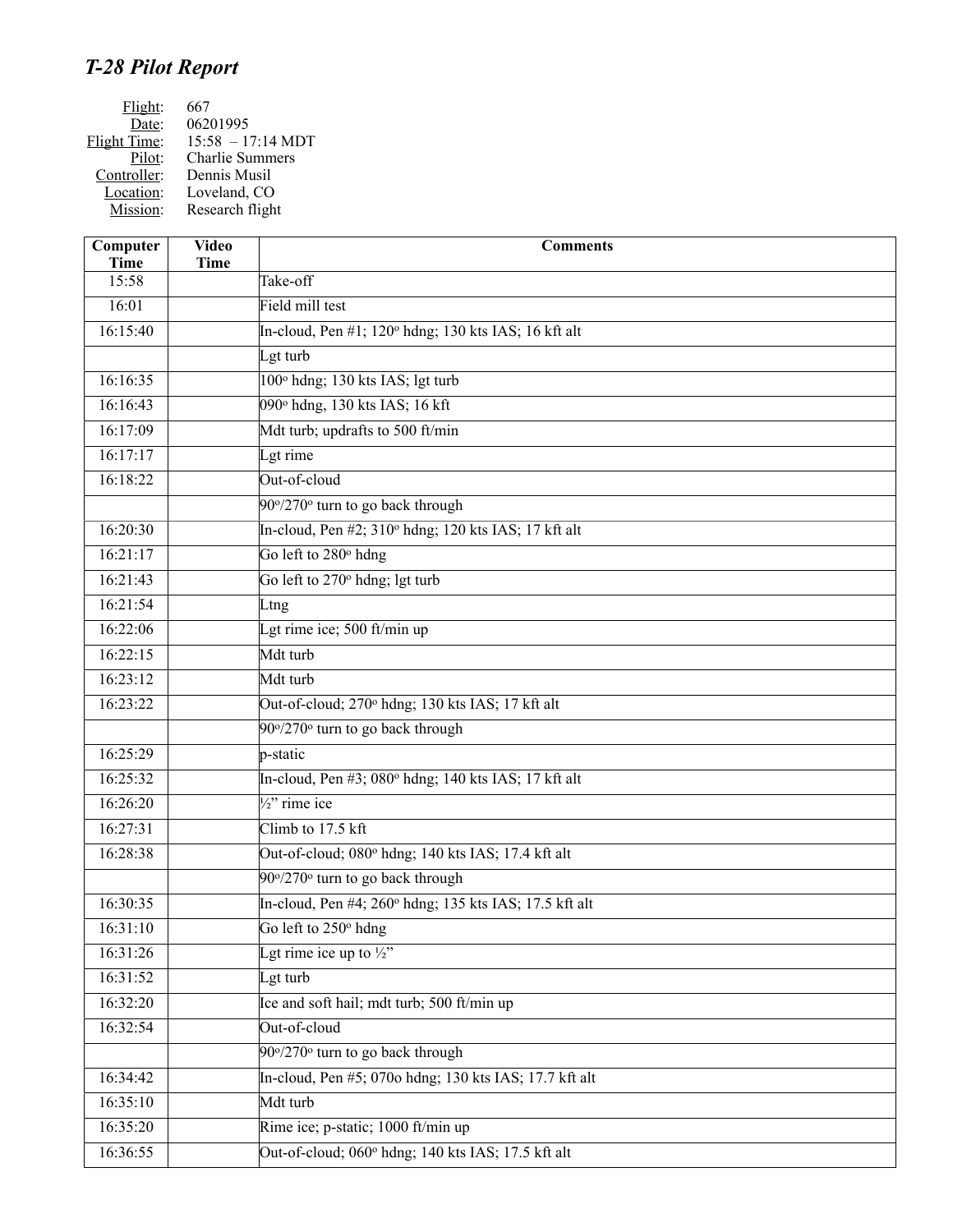|          | Reverse course to left                                               |
|----------|----------------------------------------------------------------------|
| 16:37:44 | In-cloud, Pen #6; 260° hdng; 130 kts IAS; 17.5 kft alt               |
| 16:38:21 | 250° hdng; 120 kts IAS; 17.4 kft alt                                 |
| 16:38:47 | p-static; mdt turb                                                   |
| 16:39:40 | Out-of-cloud; 245° hdng, 150 kts IAS; 17.5 kft alt                   |
|          | Reverse course to right                                              |
| 16:41:08 | In-cloud, Pen #7; 080° hdng; 140 kts IAS; 17.8 kft alt               |
| 16:42:35 | p-static                                                             |
|          | Turned to 060° hdng                                                  |
| 16:44:03 | Out-of-cloud; 060° hdng; 140 kts IAS, 17.5 kft alt                   |
|          | Reverse course to left                                               |
| 16:45:06 | In-cloud, Pen#8; 250° hdng, 140 kts IAS, 17.3 kft alt                |
| 16:45:28 | Go left to 230° hdng                                                 |
| 16:46:33 | p-static & ltng                                                      |
|          | Most turb on W side coming out of storm                              |
| 16:47:51 | Out-of-cloud; 230o hdng; 140 kts IAS; 17.5 kft alt                   |
|          | Reverse course to right                                              |
| 16:48:51 | In-cloud, Pen#9; 060° hdng; 17.8 kft alt                             |
|          | Small buildup W of storm he has been penetrating                     |
| 16:49:05 | Out-of-cloud                                                         |
| 16:49:16 | In-cloud, Pen #10; 070° hdng, 140 kts IAS, 17.5 kft alt              |
| 16.49.48 | Turn to $050^\circ$                                                  |
| 16:50:21 | Lgt rime ice; ltng                                                   |
| 16:50:35 | Turn to $060^\circ$                                                  |
| 16:50:49 | Light/soft hail                                                      |
| 16:51:49 | Out-of-cloud; 060° hdg; 135 kts IAS, 17.6 kft alt                    |
|          | Reverse course to left                                               |
| 16:52:41 | In-cloud, Pen #11; 240° hdng; 140 kts IAS, 17.2 kft alt              |
| 16:52:58 | Turn to $230^\circ$                                                  |
| 16:53:07 | Mdt turb; ltng; lgt icing                                            |
| 16:54:55 | Out-of-cloud; 230° hdng; 150 kts IAS; 17.5 kft                       |
|          | Reverse course to right                                              |
| 16:56:03 | In-cloud, Pen $#12$ ; 070 $^{\circ}$ hdng; 140 kts IAS, 17.5 kft alt |
| 16:56:42 | Turn to $060^\circ$                                                  |
| 16:58:56 | Out-of-cloud; 055° hdng; 140 kts IAS; 17.3 kft                       |
|          | Reverse course to left                                               |
| 17:00:06 | In-cloud, Pen #13; 250° hdng, 120 kts IAS; 17.5 kft alt              |
| 17:00:35 | Light hail                                                           |
| 17:03:05 | Out-of-cloud; 250° hdng; 130 kts IAS; 17.6 kft alt                   |
|          | Out of alcohol                                                       |
|          | Discover that gauges are frozen; low on gas; RTB                     |
|          | Ice melts off at 13 kft on descent; fuel gauges back on              |
| 17:14    | land                                                                 |